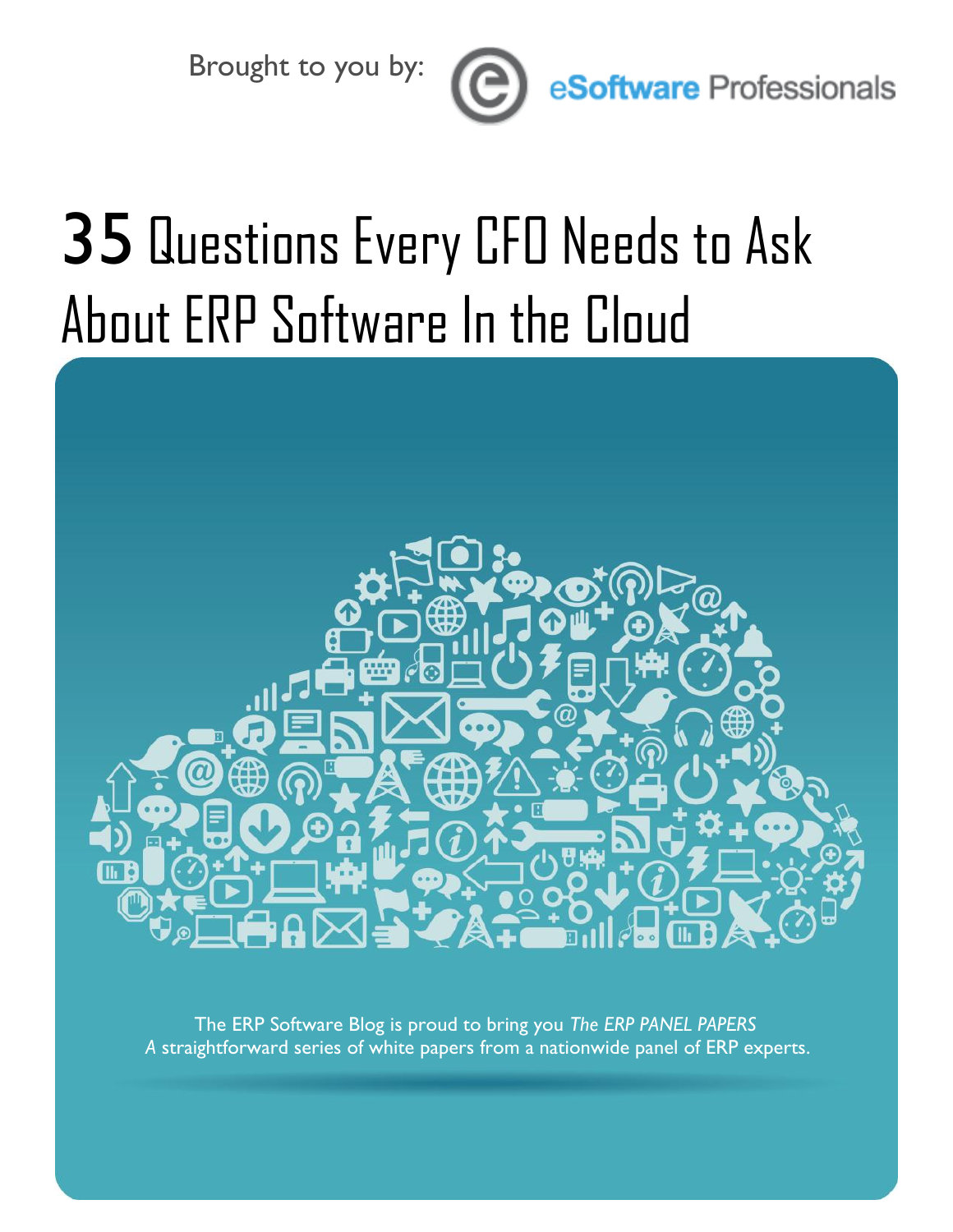## The CFO's Guide to ERP in the Cloud

As CFO, your responsibility is to guide your organization through business transformation to minimize risk and recognize opportunity. The latest transformation facing organizations of all sizes is the change from internally supported business management applications, including ERP (Enterprise Resource Planning), CRM (Customer Relationship Management) and LOB (Line of Business), to cloud based infrastructure and applications.

The shift to cloud based software is being fueled by a number of factors, including:

- Virtualization (see Question 6), which enables shared use of servers, reducing the cost of IT infrastructure and support,
- In order to remain competitive, organizations want to adopt the latest technologies quickly,
- Increasing complexity of IT support requirements for business management applications.

#### $66$

Technology-induced change is nothing new. The real question is not, 'What is the role of technology?' Rather, the real question is, 'How do good-to-great organizations think differently about technology?

#### Warning: IT may not be objective about moving ERP to the cloud

There has been plenty of information and hype about cloud computing…with a strong shot of technical jargon thrown in. Some of the scarier technical terms are being tossed out by IT professionals threatened by the perceived notion that the cloud will make their jobs obsolete.

As the steward of your organization's financial well-being, you have the responsibility to understand the current transformation in IT and provide objective guidance.

Over a quarter (27%) of CFOs say they've become more involved in their company's operations over the past three years, and 15% say specifically that they've become more involved in IT according to a recent report by Robert Half Management Resources survey of 1400 CFOs. With a predicted increase in IT spending of 7.1 percent over 2010 (worldwide IT spending is forecast to total \$3.67 trillion in 2011) according to Gartner's 2011 Q2 update, there is a lot at stake.

#### ,,

- Jim Collins, Good to Great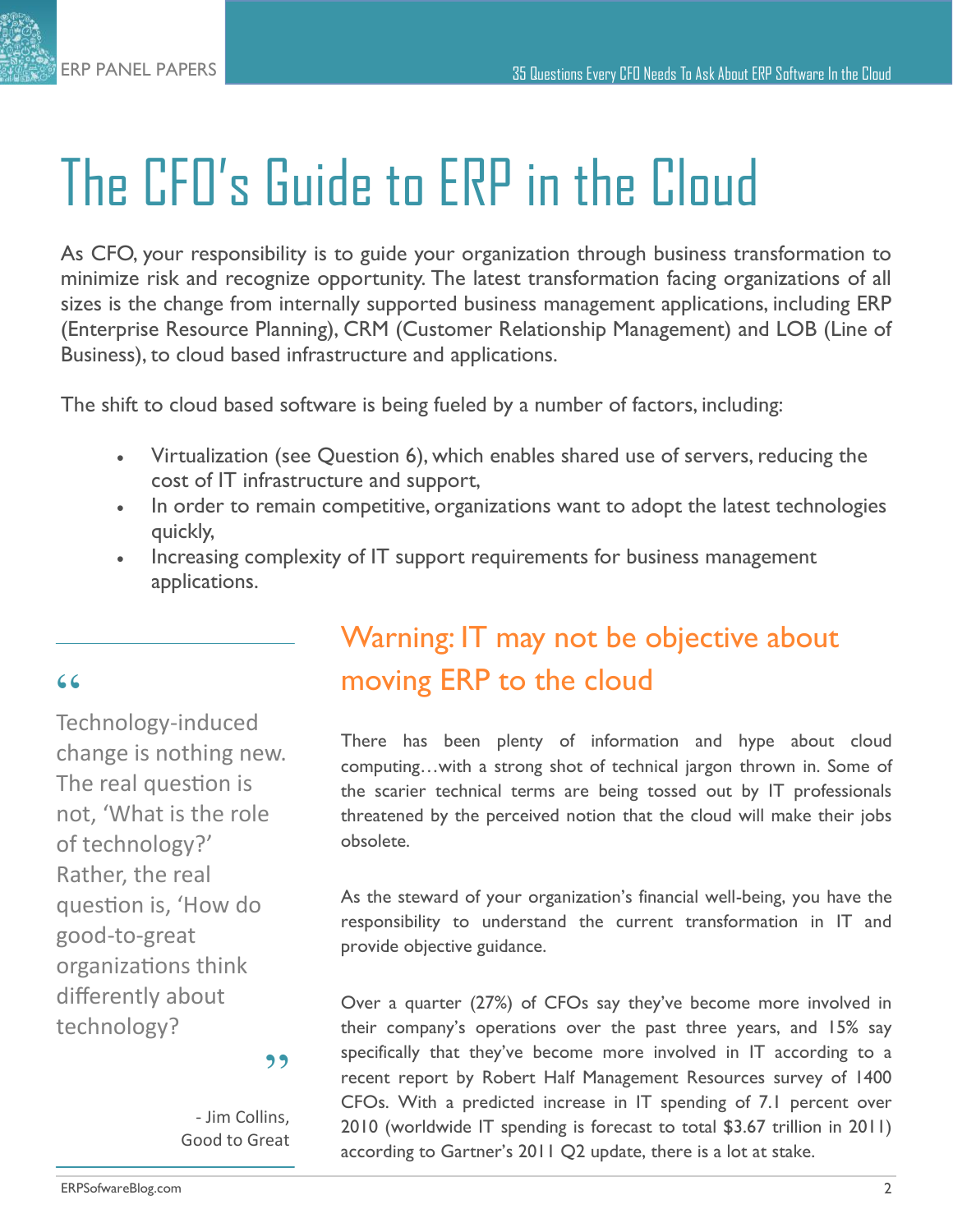#### 35 questions you should ask before you move ERP to the cloud

This white paper is intended to guide you, the CFO, to ask educated questions as you consider moving your ERP solution to the cloud.

At the core of evaluating cloud solutions for your organization are the business drivers that determine the profitability of the business. Your ERP system is the foundation for operations and monitors the status and progress of those business drivers. While cost is clearly a primary driver, risk mitigation, compliance, operational efficiencies, or scalability may be higher priorities for your organization. As CFO you have more insight into the balance of all those business drivers than anyone in the organization.

The shift to cloud based business management technology has started. Is cloud based ERP the right choice for your organization? Let us help you decide.

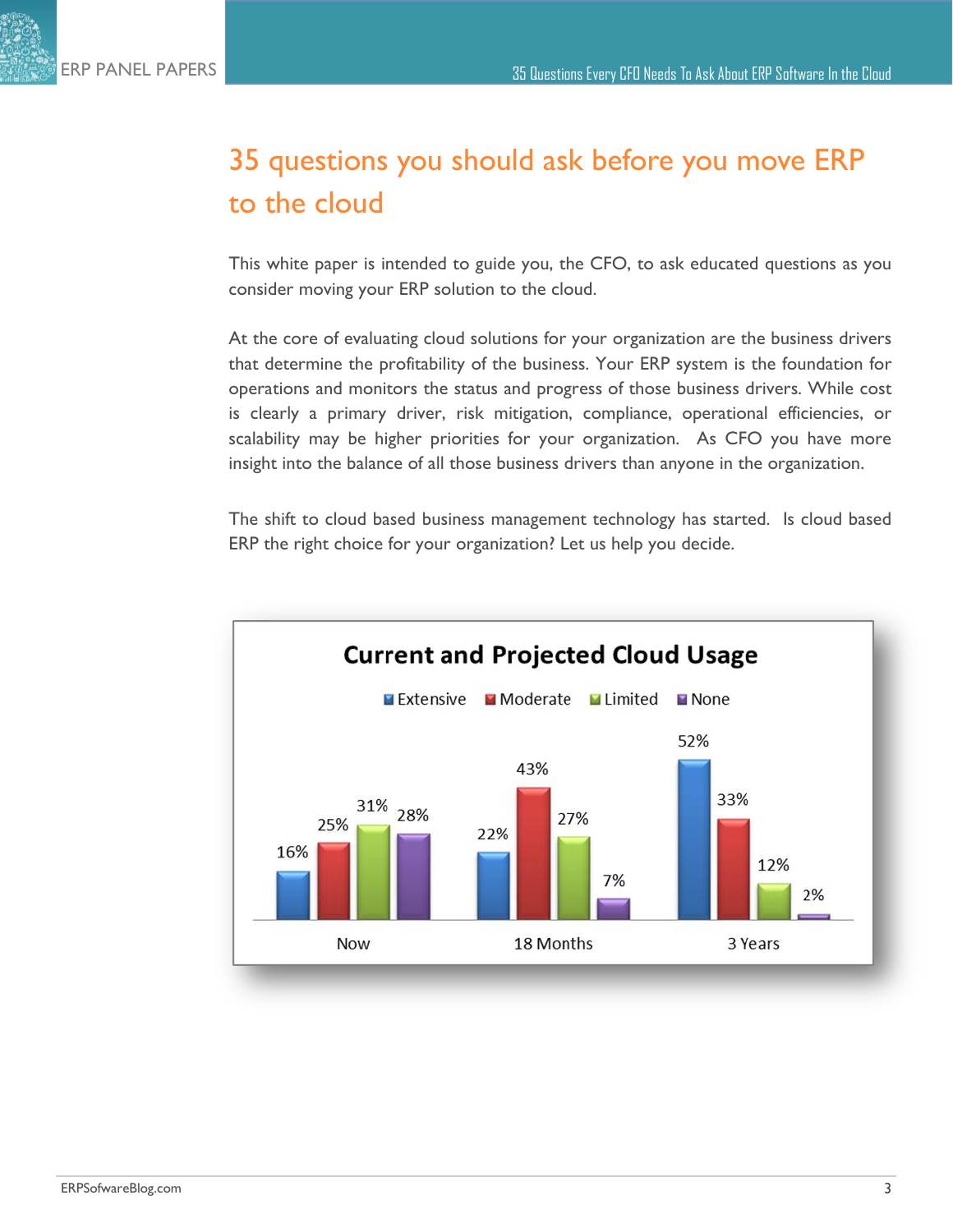$\mathbf{L}$ 



## Table of Contents

| <b>Cloud Definitions</b>                                            |                 |
|---------------------------------------------------------------------|-----------------|
| <b>Potential Benefits</b>                                           | 7               |
| <b>Common Concerns</b>                                              |                 |
| <b>Compliance Considerations</b>                                    | 14              |
| <b>Licensing Questions</b>                                          | 15              |
| <b>Sample Cost Comparison</b>                                       | $\overline{16}$ |
| <b>Summary of Business Drivers and Deployment</b><br><b>Options</b> | 17              |
| Microsoft Dynamics <sup>®</sup> ERP Solutions in the Cloud          | 18              |

#### *Credits:*

- *1. Source of charts: "How the Cloud Looks From the Top: Achieving Competitive Advantage in the Age of Cloud Computing, a report by Harvard Business Review Analytic Services based on a survey of nearly 1,500 business and technology leaders.*
- *2. Source of charts (page 13): SMB Cloud Adoption Study Dec 2010 -Global Report: What will be the impact of cloud services on SMBs in the next 3 years? Prepared for Microsoft by Edge Strategies, March 2011.*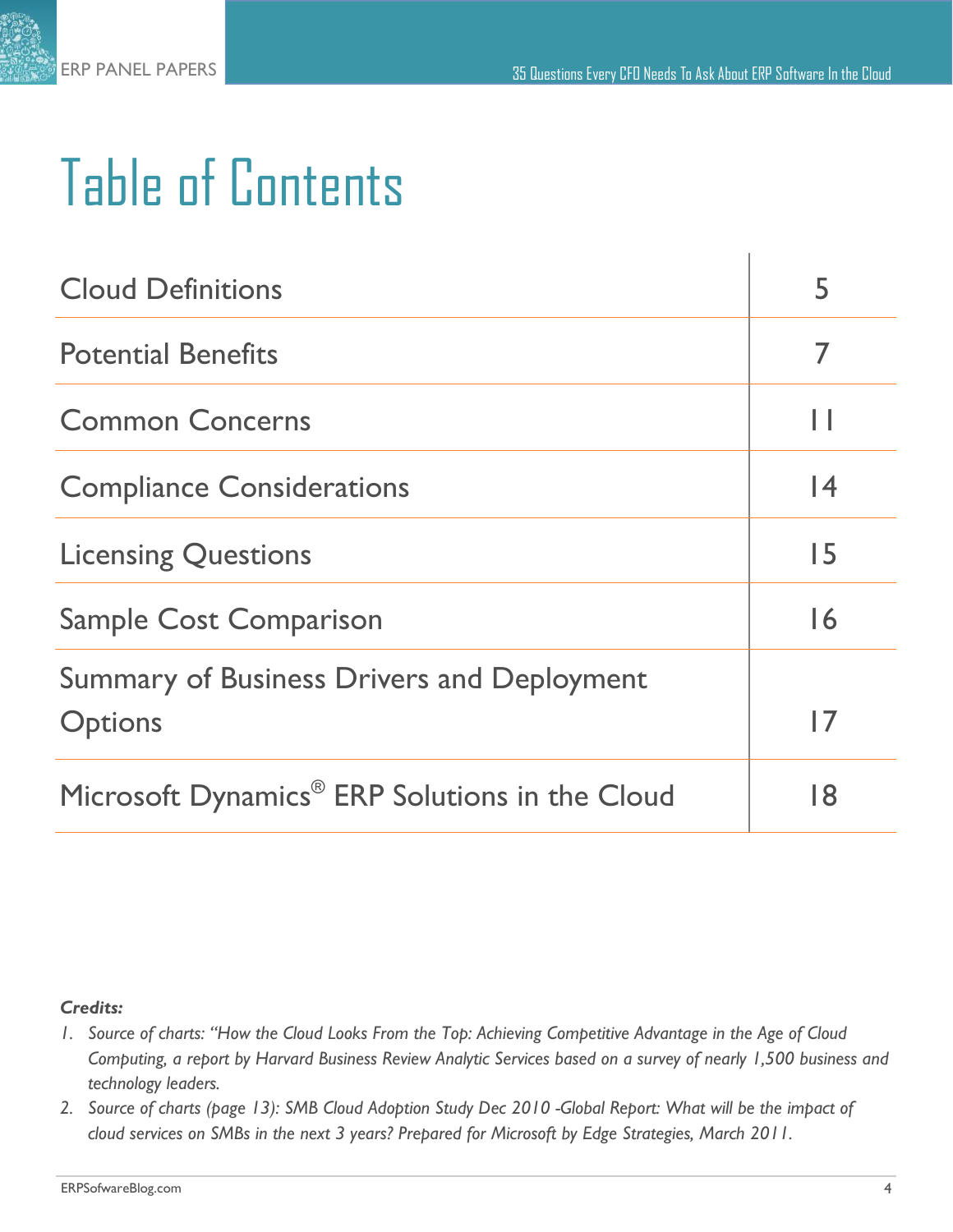### Cloud Definitions

Let's get started with the basics. One size doesn't fit all and fortunately the cloud offers a variety of options that can support your organizational drivers. Cloud models work together, so you can use the right models for different applications in your organization.

- **1. What is cloud computing?** At the basic level, "the cloud" or "cloud computing" refers to the method of delivering software, from e-mail to accounting to customer relationship management, to users via the Internet. **Public cloud** refers to infrastructure comprised of multi-tenant servers. With **private cloud** services, servers are dedicated to one organization. The term **hybrid cloud** refers to the combination of public cloud, private cloud or on premises infrastructure services.
- **2. What is IaaS, Infrastructure as a service?** Users run all their own applications, including operating systems, storage and backup on a cloud provider's infrastructure. The cloud vendor does not supply any operating system license or support, only hardware and connectivity.
- **3. What is PaaS, Platform as a Service?** Users access purchased or internally developed applications that are housed on the cloud provider's infrastructure with provider managing the operating system, storage, hardware, and networking. The cloud vendor provides the additional layer of operating system and supporting services, to allow the users to focus on supporting their custom or purchased business operating applications.
- **4. What is hosting?** The term "hosting" or "hosted" is commonly associated with ERP and LOB software. In addition to the hardware and operating systems, the cloud provider houses and manages the installation, upgrades and user configurations for the ERP application. The ERP application licenses may either be subscribed to or owned.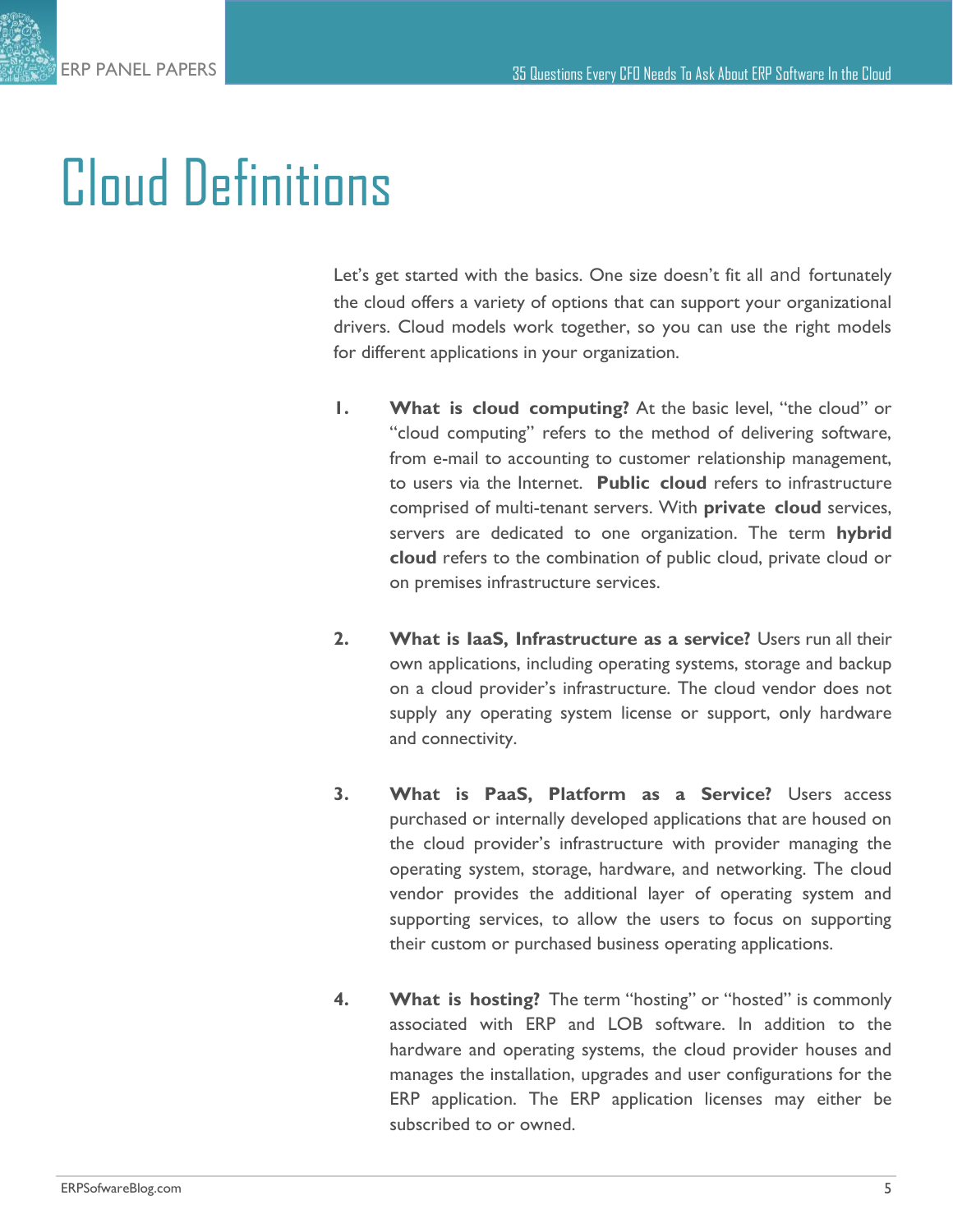- **5. What is SaaS, Software as a Service?** Users subscribe or rent access to the software application functionality over the internet. The software publisher delivers the application to many customers, storing customer application related data on public cloud servers. Also commonly referred to as "on demand."
- **6. What is virtualization?** The creation of a software layer between existing computer hardware and host operating systems. This buffer layer of software allows multiple "virtual machines," each hosting their own operating system and application, to run side-by-side on the same physical hardware**.**
- **7. What is an MSP, Managed Service Provider?** An MSP provides management of network based services, applications and equipment to end users. The MSP often acts as the agent for a cloud provider with value added services to monitor applications and manage user issues.

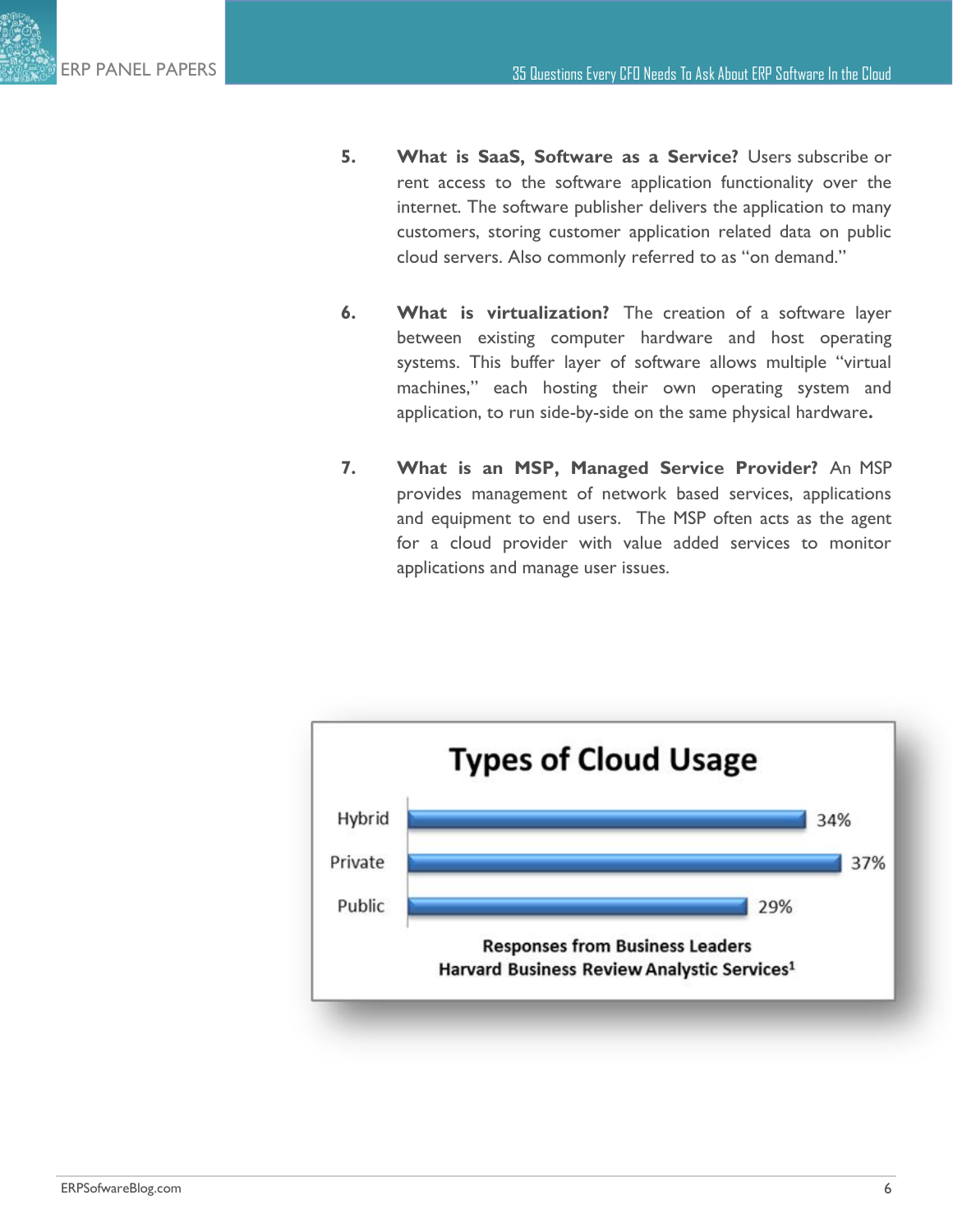### Potential Benefits

Cloud computing is an opportunity to completely transform how your business and its people work. Saving the organization from capital expenditures that last longer on the balance sheet than in the server room may be the most often cited benefit, but there are some you may not have considered.

- **8. What are the cost savings associated with moving ERP to the cloud?** Capital costs are reduced because there is no need to purchase computer hardware to house your ERP system. Operational costs, including IT support, power to run servers and server operating systems are reduced or eliminated. CFOs also find savings in the ability to rely on predictable monthly costs.
- **9. How will cloud services affect the internal IT team?** By moving your applications and workloads to a cloud platform, common help desk calls and other IT management tasks like procurement and server configuration are reduced. IT staffers can be reduced or allowed to concentrate their talents on tasks that will improve the business and revenue generation rather than on general technical problems.
- **10. How does a cloud ERP solution improve ability to scale?** With cloud computing, you can adjust users and applications up or down to meet the changing demands of your business. You can trial applications without a large capital investment and roll out new applications to groups reducing risk and spreading training costs.
- **11. Will my data be more secure in the cloud?** Many CEOs feel that when their data is in-house it is secure and under their control. What is often missed in this conversation is that cloud providers have much more expertise in securing data than typical internal IT departments do. Let's face it, the server room in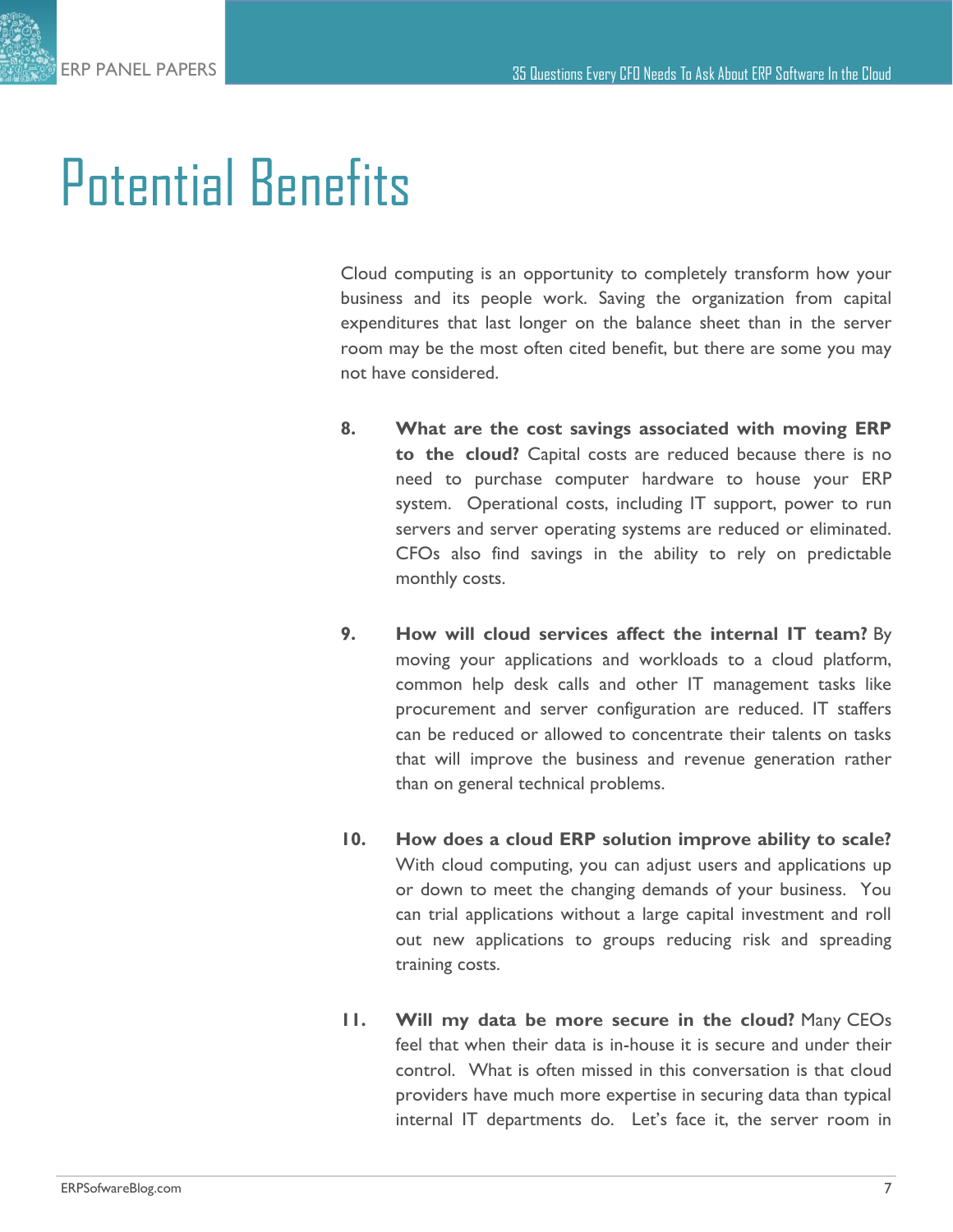

many companies is no more than a locked closet that does little to protect against break in or natural disaster. In most cases, cloud computing is more secure than an organization's current situation. We'll address this subject further in "Common Concerns."

- **12. Is cloud ERP an effective business continuity strategy?** As thousands of companies in Katrina's path found, business continuity plans are better made now than when the emergency is upon you. Cloud vendors' core function is providing infrastructure business continuity, so you can focus on your people and facilities in the face of disaster.
- **13. Will we be able to get all the reports we need from a cloud based ERP system?** If flexible reporting is important to your organization, make sure that the ERP system that you choose provides your users with easy views into the data they need. Some ERP providers limit the number of reports that you can access.
- **14. Will cloud ERP work with Office and Outlook in the cloud?**  Some ERP systems have the same tight integration in the cloud as on premises, so you can send invoices and POs via email. It is important to ask your ERP cloud provider if you can automate common processes in your organization.

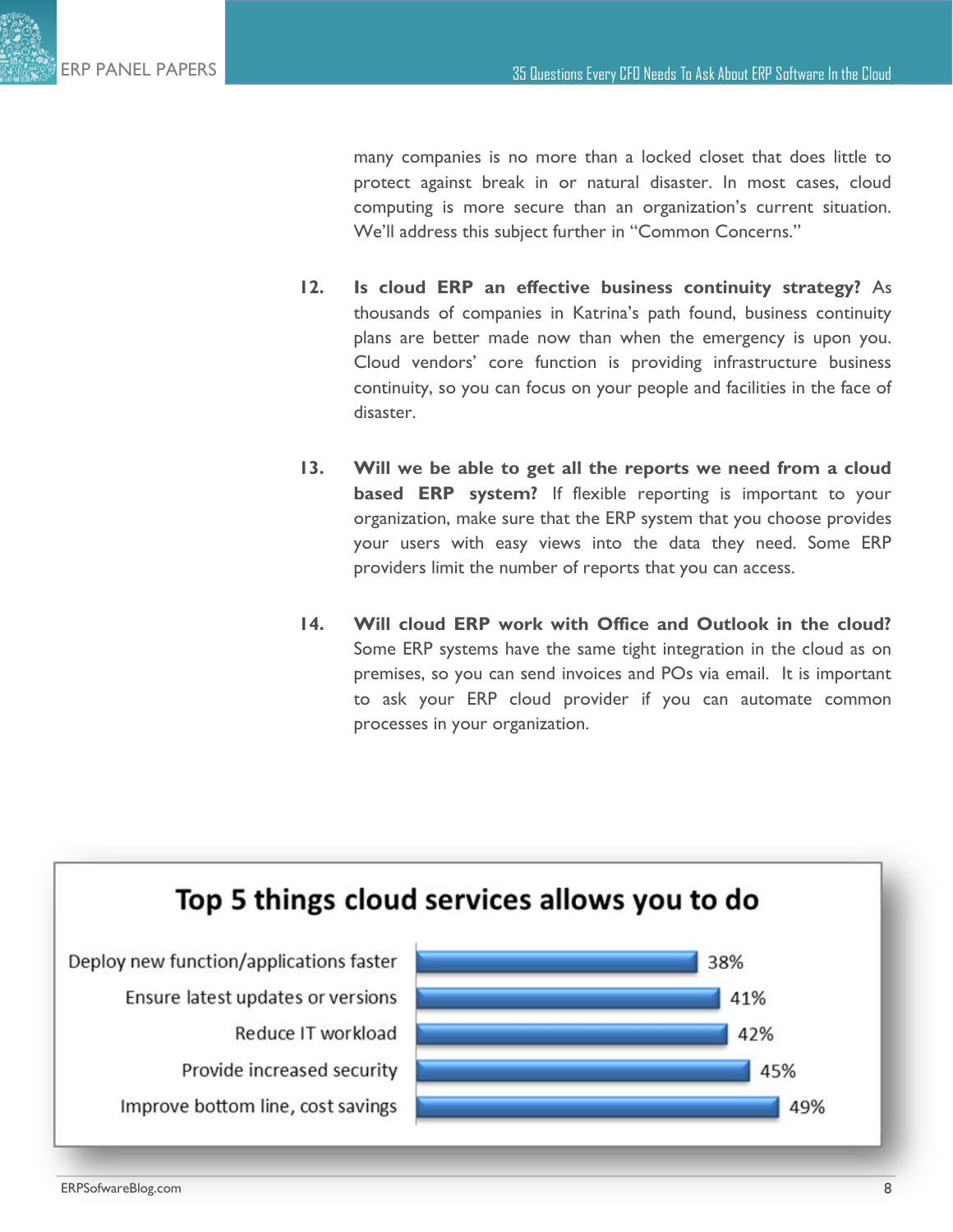- **15. As a startup, is a cloud ERP system more than we need?**  Cloud ERP is a perfect fit for startup organizations and start up divisions within an existing company. You can use the functionality that you need and expand your use as the company grows. Since there is no capital investment and no IT team needed, you can test markets and change course if your business changes.
- **16. Will company divisions in other countries be able to use the same ERP system?** Cloud computing is a driving force in supporting global expansion. One ERP system can service business operations around the globe, eliminating complex manual reporting from multiple ERP systems. You and your employees will access the application and your data from anywhere by using any PC, mobile device, or browser.
- **17. Will employees working from home be able to access the system?** Cloud computing can help you support green and employee satisfaction initiatives by allowing employees to perform all of their tasks at home through an internet connection. You also significantly reduce the risk of corporate data being lost or misappropriated by eliminating the need to transport files on laptops and flashdrives.
- **18. Will our IT team still need to upgrade the ERP application?** This may be the best news of all. With cloud based ERP, upgrades happen in the background without you having to be involved. Of course, you will want to coordinate with your vendor on the best time to upgrade to prepare your teams to take advantage of the new functionality.
- **19. Does the cloud provide an opportunity to re-architect our systems?** Absolutely, especially when it comes to line of business applications, many IT professionals have historically lived by the doctrine, "if it's not broken don't fix it." By moving to the cloud, you can replace aging line of business applications with systems that will support new world applications.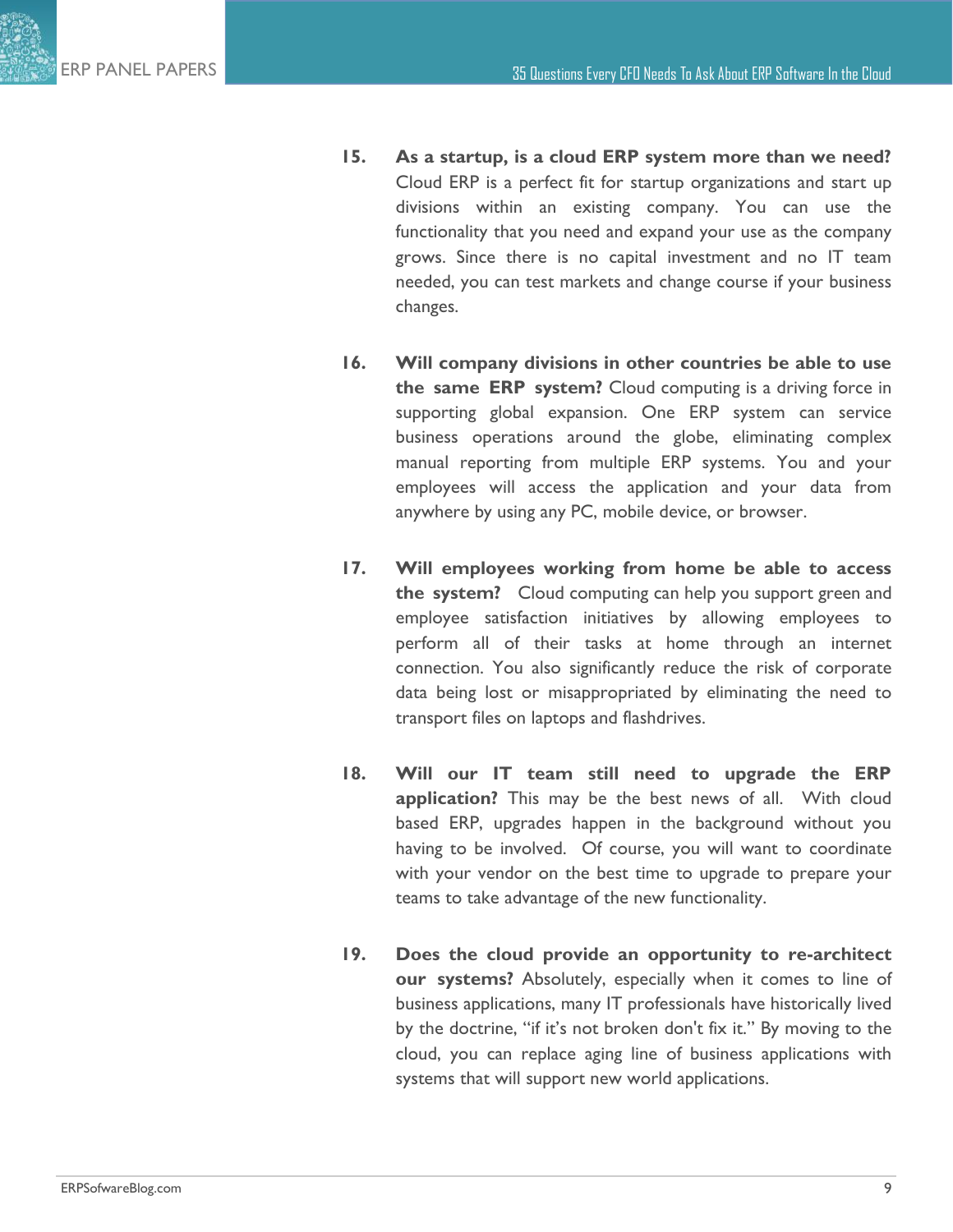

**20. Will we still be able to get help from our business consulting partners?** Many organizations depend on the expertise and best practices that their current VAR brings to the organization. Especially with an ERP system, VARs add the expertise of CPAs and business analysts to the implementation, upgrade process and continuing education of the users of the system. The cloud won't change the need for personal relationships with application specialists that will help you get more value out of the ERP system than you could get on your own.

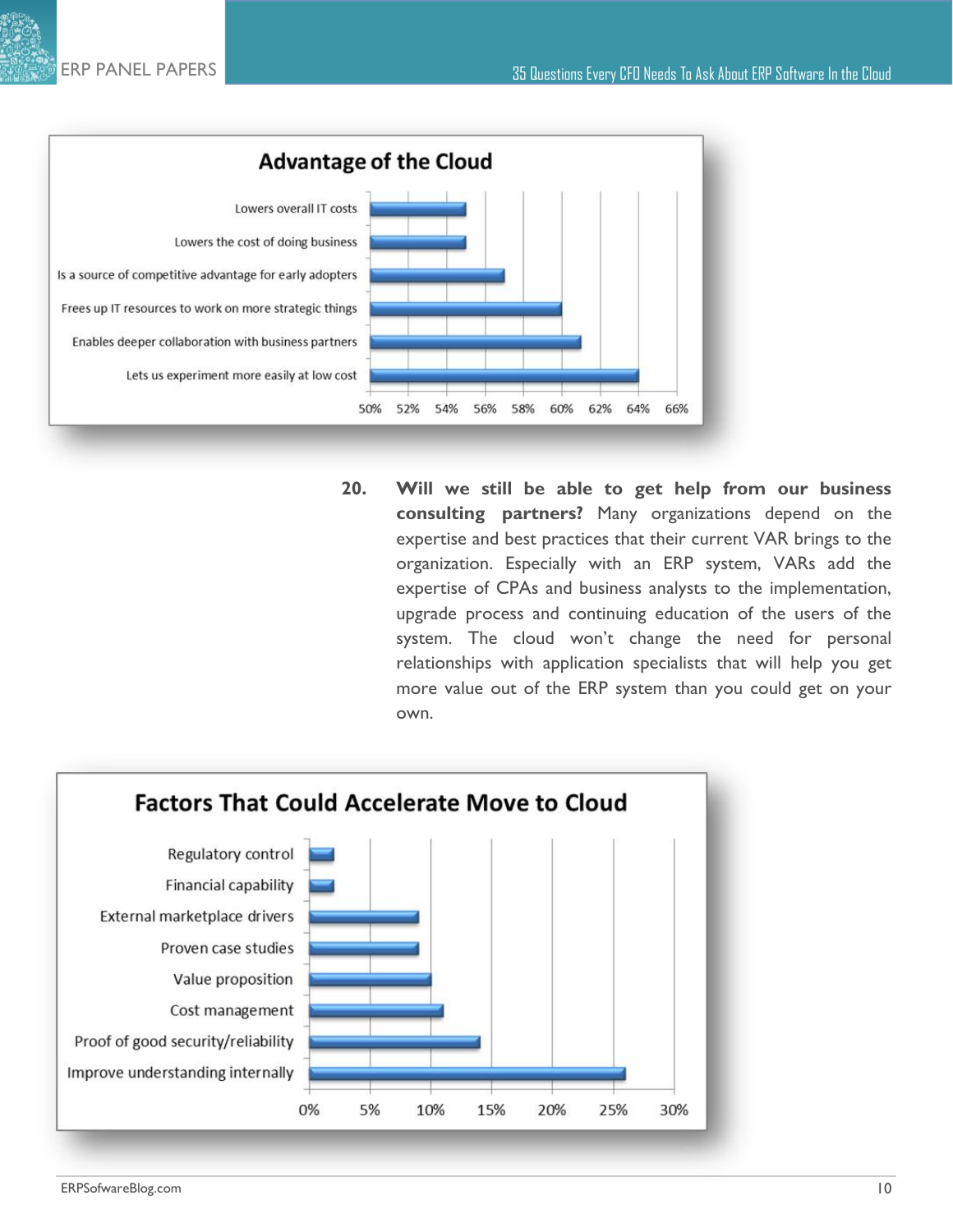### Common Concerns

Concerns about the loss of control over ERP data is a common discussion point in the evaluation to move to the cloud. As CFO, you understand that any risk benefit analysis will include obvious and the not -so-obvious factors that affect the decision.

**21. Will our data be secure from access by outsiders?** The main concern with cloud computing is security and the risk of having your data accessible to others on the web. As mentioned already, having professional security requirements in place can honestly be more secure than the current set up of most companies. If you choose a reputable cloud provider they will be able to clearly articulate specific governance, operational and regulatory guidelines that they follow to assure the security of your data. This includes helping you to understand the policies for ID management and access control — who is authorized to do what and when.

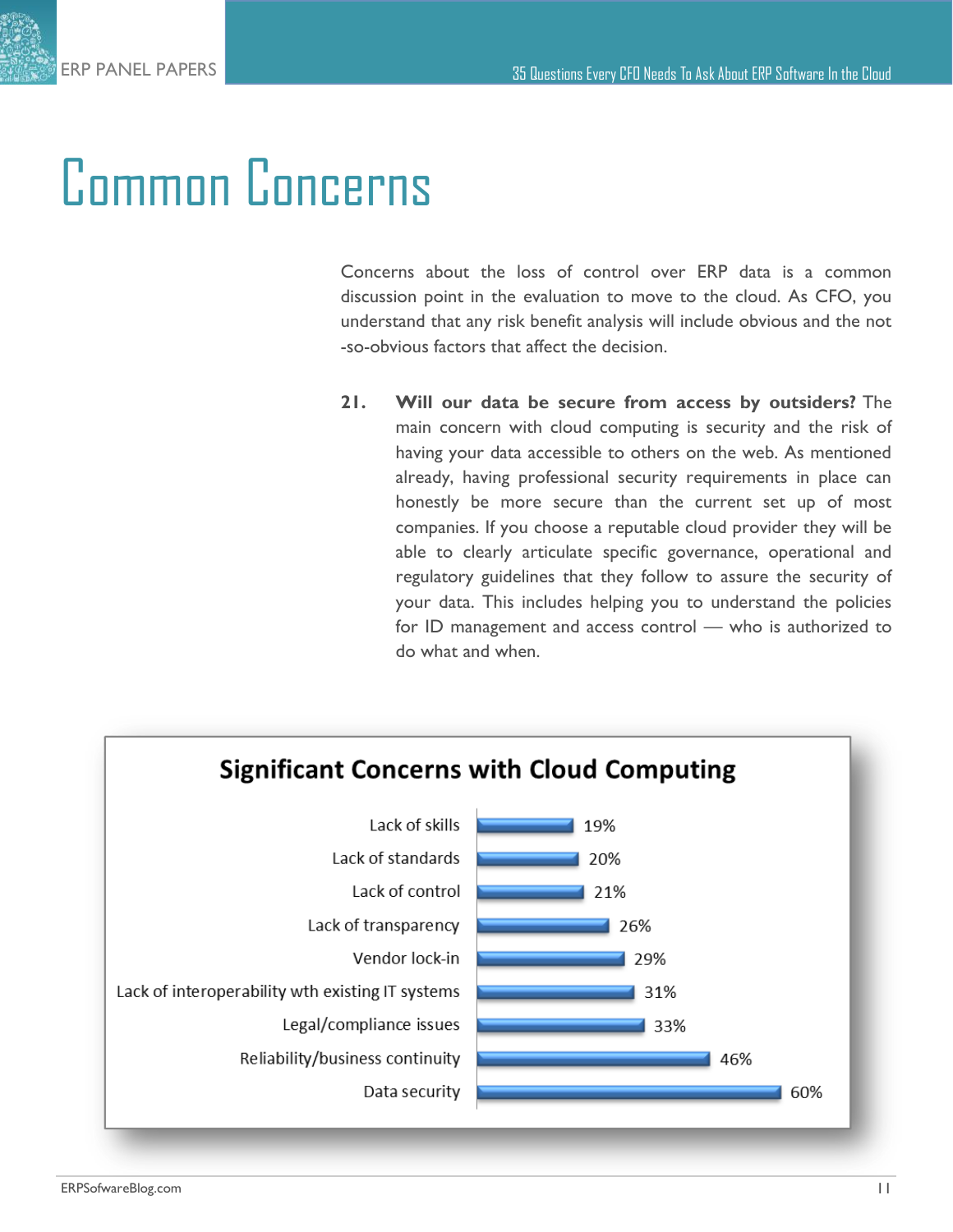- **22. Will we still own our data?** In most cases you will retain ownership of your data, but this is a crucial question to ask your ERP cloud provider before the purchase. Equally important to ask is how the cloud provider will deliver your data to you if you choose to cancel your contract. For example, some cloud-only vendors will deliver a file of raw data that is difficult to reuse in a new system.
- **23. What should I look for in an ERP cloud provider?** Choose a vendor with a track record and lots of satisfied customers that are willing to talk to you about their experience. Carefully review the uptime guarantees, service level agreement (SLA) and other terms and conditions. Ask if the vendor has redundant infrastructure facilities in the case of a natural disaster at their primary facility. In addition, do research to establish the provider's financial stability.
- **24. What if circumstances change and we want to bring ERP back in house?** Not all ERP solutions have the flexibility to run either in the cloud or on premises. Some vendors only support cloud deployment, while others allow you to change your deployment method without forcing you to go through a new implementation. If your business needs change in the future, having this option available could mean huge financial savings.
- **25. Will a cloud based ERP system be able to integrate with the other line of business applications that we use?** The answer depends on the ERP application you choose. ERP solutions with robust sets of integration tools will allow you to integrate to other on premises and cloud based solutions. However some companies see integration and customization as a limitation of a pure cloud solution. For example, in cases where you want to edit the underlying source code or add significant new functionality specific to your business. In this case, a hosted solution may give the best of both worlds. You have the benefits of a cloud infrastructure but do not give up the flexibility associated with owning the application.
- **26. Will the ERP system response time be as fast as it is on premises?** Having adequate bandwidth and speed will be a critical part of your user experience with a cloud based ERP system. Your cloud provider will help you define the user-side requirements of internet access to ensure the response times that you expect.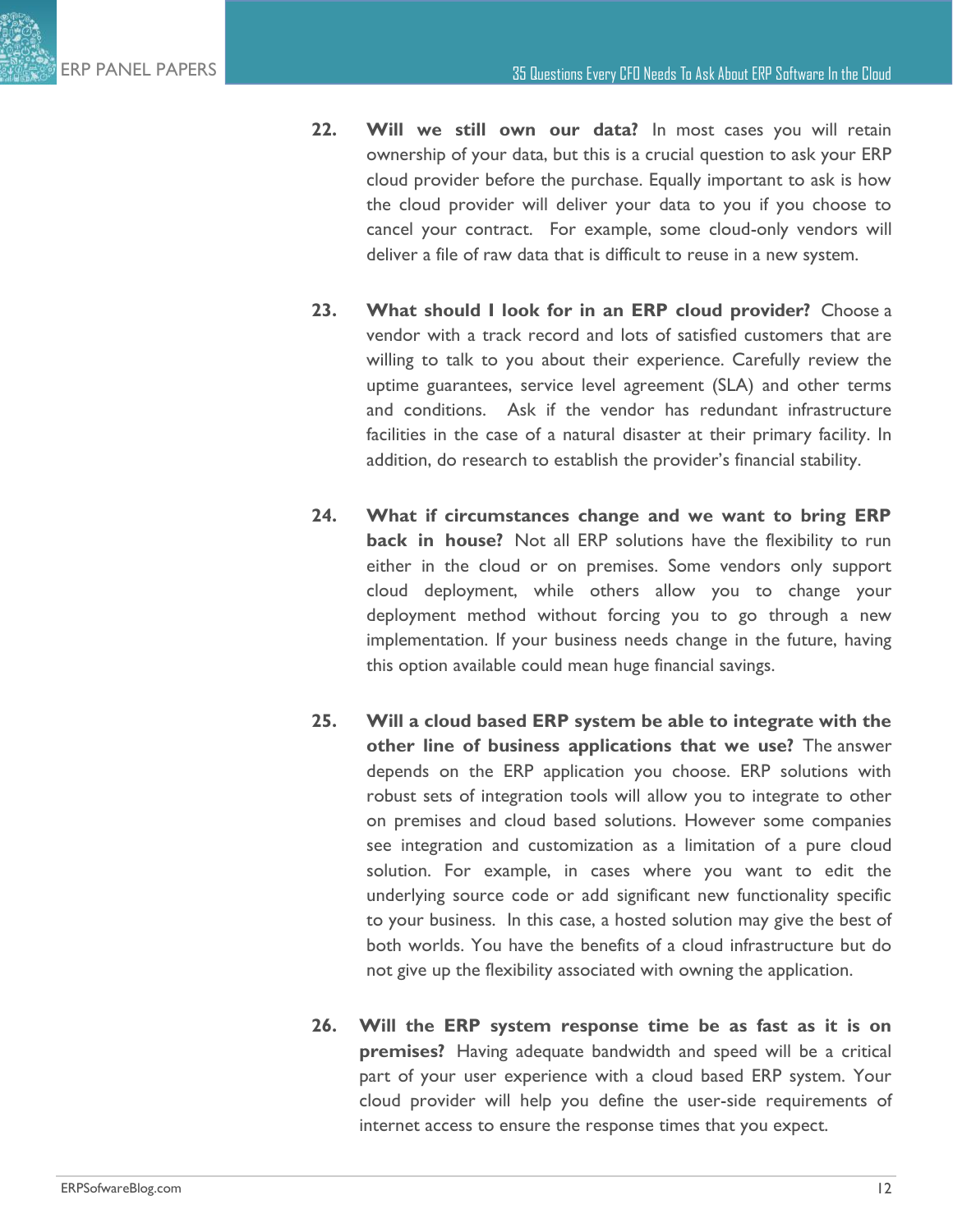#### Cloud adoption by company factors







- **27. What if our internet connection goes down?** A redundant internet service can help you ensure continued operations even when your primary ISP goes down. Many organizations find that a redundant system also helps with load balancing during high usage time, keeping the ERP system responsive even during March Madness.
- **28. What if the cloud provider's internet goes down?** As part of the SLA (Service Level Agreement), your cloud provider should supply uptime guarantees and explanation of the redundant systems in place to protect against major system failure. To put this in perspective, if your cloud provider guarantees 99.9% uptime this means in the worst case scenario your system would be down less than 8.76 hours per year. Likely if you carefully tracked the uptime of your on premises system you would find it is down more than you realize.
- **29. Will our ISV solutions work with cloud based ERP?** Many organizations use Independent Software Vendor (ISV) applications to manage specific functions or industry-specific requirements. Choosing an ERP solution supported by a robust ecosystem of ISVs will ensure that the applications that you depend on will be adapted to work in the cloud. Note that there will be an additional cost to adding ISV applications to your hosted or cloud system.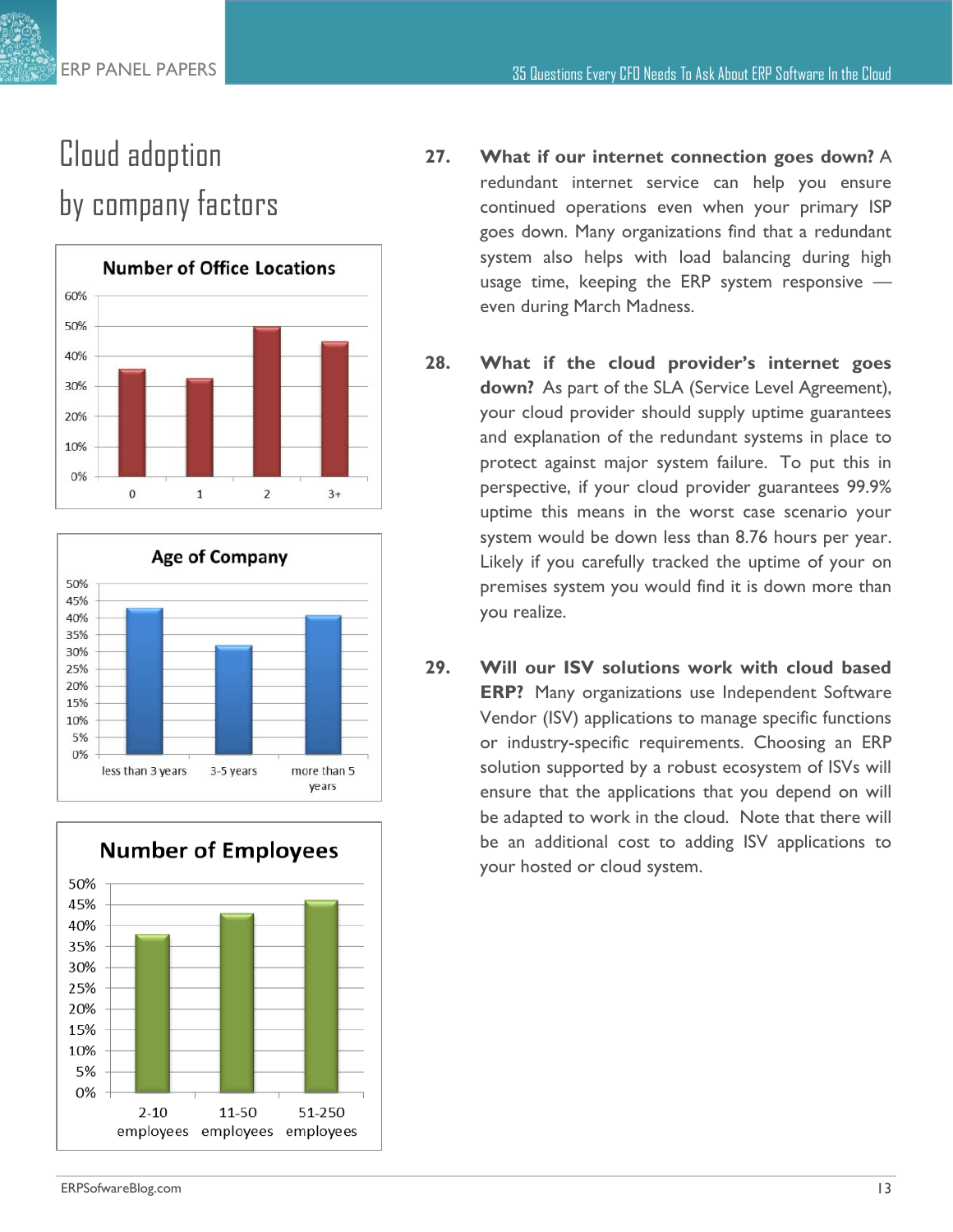### Compliance Considerations

As CFO, regulatory compliance is an issue that you deal with every day. The cloud provider that you choose should have a track record with customers that share the same compliance issues as your organization. Check with those customers to make sure that the provider has been responsive to audit requests and passed all requirements.

- **30. What is SAS 70?** The American Institute of Certified Public Accountants (AICPA) developed the Statement on Auditing Standards No. 70 (SAS 70) certification to validate that a company has been through an in-depth audit of their control processes. SAS 70 Type II is a detailed audit that shows prospective and current customers that the organization has been thoroughly checked and deemed to have satisfactory controls and safeguards in place either when hosting or processing information. Public companies that are required to maintain SOX certification will be given access to the SAS 70 Audited reports as part of their annual SOX compliancy requirements.
- **31. Can we be Sarbanes-Oxley compliant with an ERP system in the cloud?** Absolutely. In many cases, the policies that the ERP cloud provider has in place are far more stringent than even SOX requires. Your cloud provider should be able to provide a description of each control activity surrounding data processing activities, including input, processing, output, and security to assure SOX compliance for your ERP system.
- **32. Is cloud based ERP a good choice if we are thinking about going public someday?** Cloud ERP is the choice of many start-up companies that hope to go public over time. A big part of being IPO-ready includes understanding SOX requirements for public companies and establishing company guidelines, processes, systems and procedures to keep these requirements in mind as the company grows. Make sure your ERP cloud provider can assure your compliance from the start.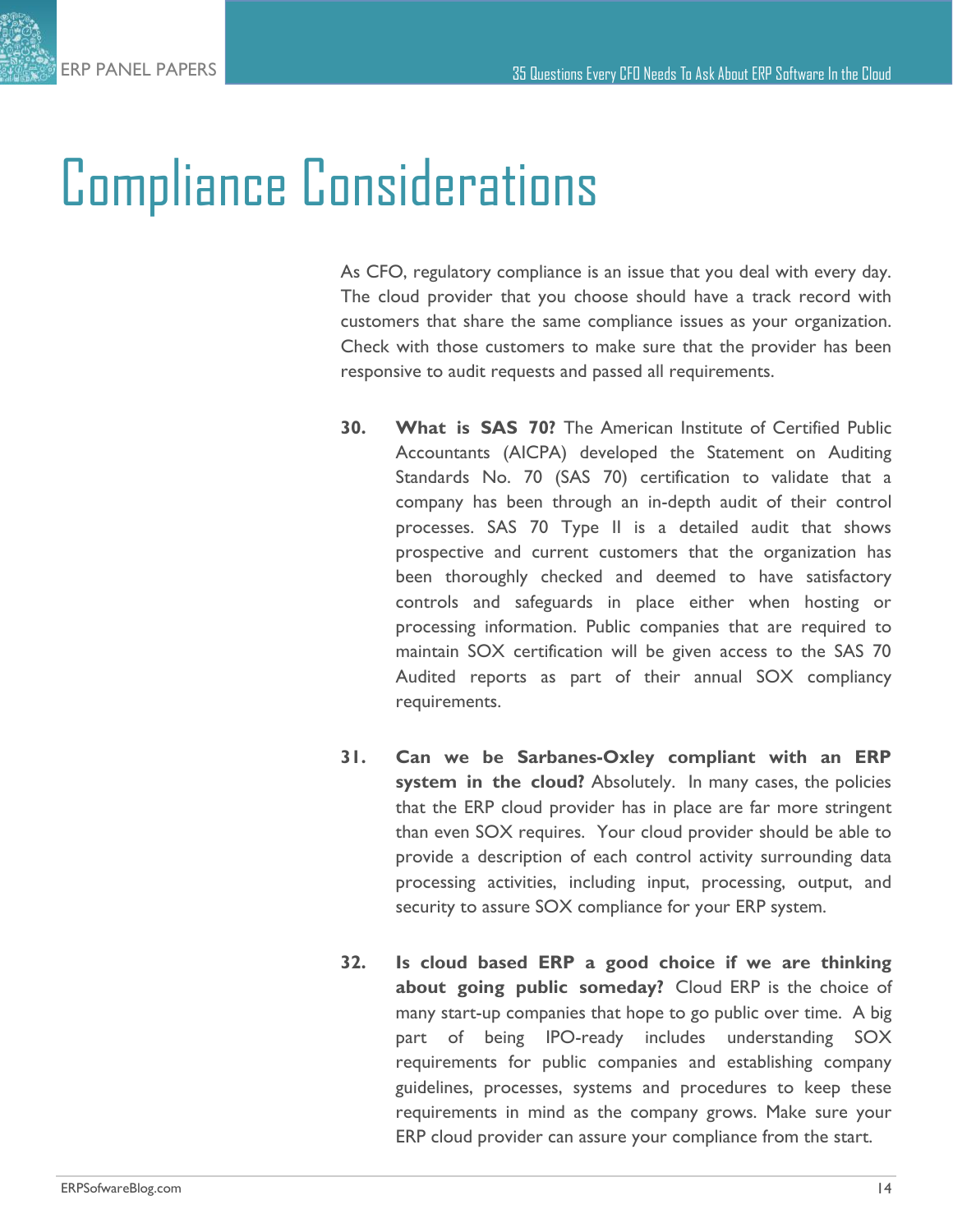#### Licensing Questions

There seem to be almost as many licensing permutations as there are ERP cloud providers. Be sure that you are comparing apples to apples when you evaluate your vendors. Services can be a key factor in your ERP implementation success, so define your requirements and explain your expectations clearly.

- **33. What options do I have in licensing ERP software in the cloud?** There are a number of ways that vendors are currently licensing cloud based ERP. With a **subscription model**, you pay a monthly fee — generally user based — for license to use the software. With a **hosting model**, you can own the software while the application is supported in a cloud environment.
- **34. Is the yearly maintenance fee included in the price?** If you are paying a monthly subscription fee the maintenance, including upgrades and support, is generally included. If you own the software, as in a hosting model, the yearly maintenance may not be included in the price. Check with your cloud vendors to clarify all the costs so you know you are comparing systems on the same basis.
- **35. What support services should I expect to receive as part of an ERP subscription?** Subscription pricing will include access to the software, upgrades and user support (limited to troubleshooting, will not include training issues) with no additional costs for the infrastructure. Other services, like implementation and training will depend on the vendor and should be carefully evaluated. Always check references to measure the experience of existing clients.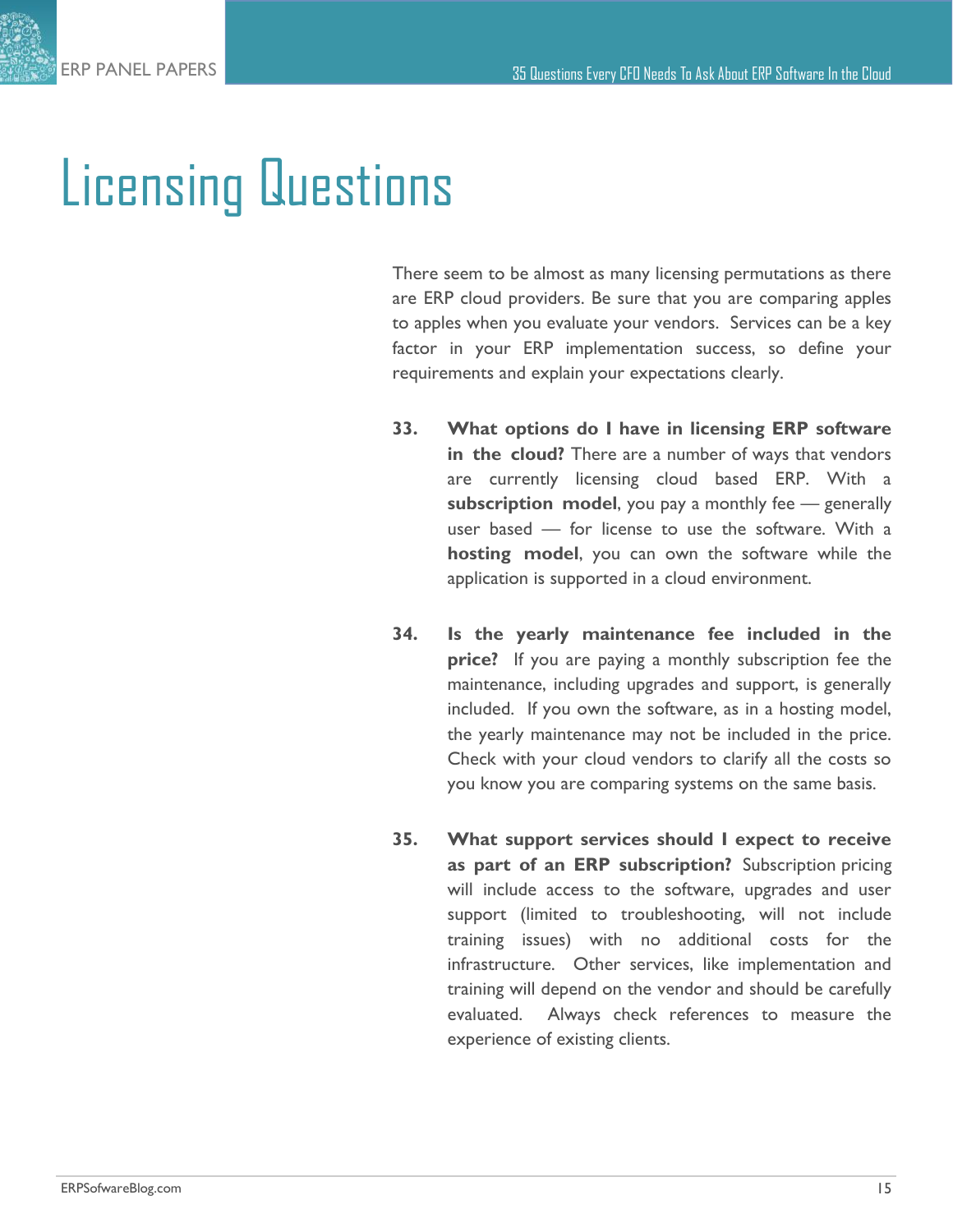## Sample Cost Comparison

When comparing the costs of your options for cloud based ERP solutions you'll need to factor in the cost of licensing, hardware and IT support. The example below provides a very simplified cost comparison of a 5 user system deployed in 3 different scenarios. The on premises scenario includes the cost to purchase hardware initially and upgrade it every four years, as well as a cost associated with internal IT support. Other factors that you may want to include in a more thorough analysis would be cost of capital, electricity savings, implementation and upgrade services.

An important consideration in your evaluation is the hidden costs of limited functionality. SaaS ERP providers that are new to the market will build out functionality over time as the bulk of subscribers request it. If your accounting team has to replace the automated functionality of a mature ERP solution with spreadsheets, their time should be factored into the equation.



|                      | <b>Cost</b>     | Year I   | Year 2   | Year 3   | Year 4   | Year 5   | <b>Total</b> |
|----------------------|-----------------|----------|----------|----------|----------|----------|--------------|
| <b>On Premises</b>   |                 |          |          |          |          |          |              |
| 5 users $*$          | \$11,250        | \$11,250 | \$0      | \$0      | \$0      | \$0      |              |
| <b>Hardware</b>      | \$10,000        | \$10,000 | \$0      | \$0      | \$10,000 | \$0      |              |
| <b>IT Support</b>    | \$10,000        | \$10,000 | \$10,000 | \$10,000 | \$10,000 | \$10,000 |              |
| Software             |                 |          |          |          |          |          |              |
| Maintenance          | 18%             | \$2,050  | \$2,050  | \$2,050  | \$2,050  | \$2,050  |              |
| Total                |                 | \$33,275 | \$12,025 | \$12,025 | \$22,025 | \$12,025 | \$91,375     |
| <b>On Demand</b>     |                 |          |          |          |          |          |              |
| 5 users license*     | \$225 per month | \$13,500 | \$13,500 | \$13,500 | \$13,500 | \$13,500 |              |
| Setup/Activation     | \$2,500         | \$2,500  | \$0      | \$0      | \$0      | \$0      |              |
| Total                |                 | \$16,000 | \$13,500 | \$13,500 | \$13,500 | \$13,500 | \$70,000     |
| <b>Hosted</b>        |                 |          |          |          |          |          |              |
| 5 users license*     | \$11,250        | \$11,250 | \$0      | \$0      | \$0      | \$0      |              |
| Software             |                 |          |          |          |          |          |              |
| Maintenance          | 18%             | \$2,050  | \$2,250  | \$2,250  | \$2,250  | \$2,250  |              |
| <b>Hosting Costs</b> | \$185 per month | \$11,100 | \$11,100 | \$11,100 | \$11,100 | \$11,100 |              |
| Setup/Activation     | \$2,500         | \$2,500  | \$0      | \$0      | \$0      | \$0      |              |
| <b>Total</b>         |                 | \$26,875 | \$13,350 | \$13,350 | \$13,350 | \$13,350 | \$80,275     |

*\* Microsoft Dynamics® GP Business Essentials sample pricing for informational purposes only. Note: Does not include cost of implementation services which normally range from 1 to 3 times the cost of software licenses. For more info download "[Beyond Software: How to Estimate the Cost of ERP Implementation Services](http://www.erpsoftwareblog.com/white-papers/white-paper--beyond-software--how-to-estimate-the-cost-of-erp-implementation-services-15/)" or request an [Instant Dynamics ERP Quote](http://www.erpsoftwareblog.com/quick-quote) for price estimate of software, maintenance, implementation and deployment.*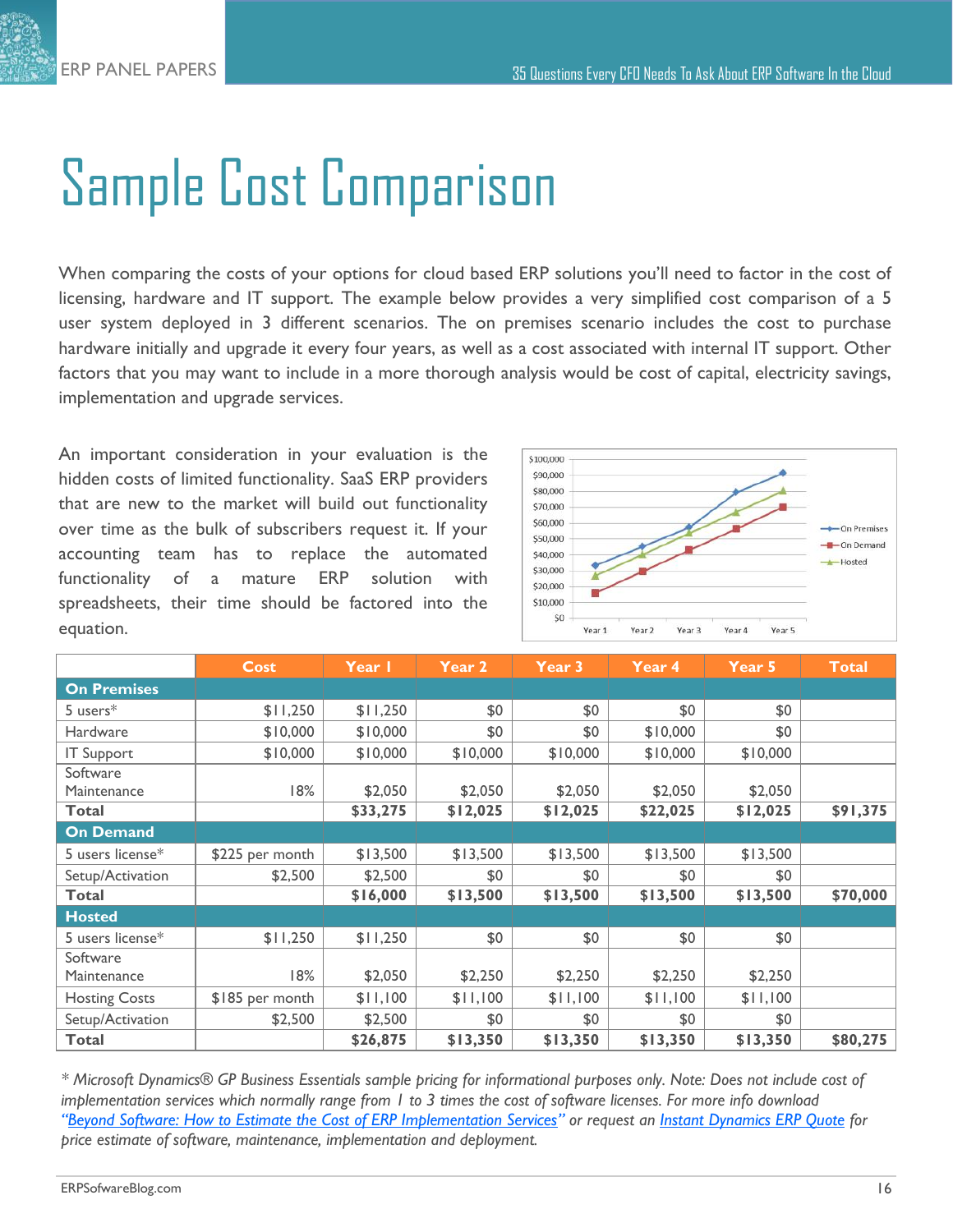# Summary of Business Drivers and Deployment Options

| <b>Business Drivers</b>                       | <b>Hosted</b> | <b>SaaS</b> | <b>On premises</b> |
|-----------------------------------------------|---------------|-------------|--------------------|
| <b>Cost Factors</b>                           |               |             |                    |
| Reduce capital expenditures                   |               |             |                    |
| Predictable monthly fee                       |               |             |                    |
| Reduce cost of IT support or staff            |               |             |                    |
| Pay only for users/apps you need              |               |             |                    |
| <b>Functionality Factors</b>                  |               |             |                    |
| Support specialized (LOB) applications        |               |             |                    |
| Integration of disparate systems              |               |             |                    |
| Support remote workers                        |               |             |                    |
| Speed of deployment                           |               |             |                    |
| Add users quickly                             |               |             |                    |
| Add functionality quickly                     |               |             |                    |
| Deploy applications quickly                   |               |             |                    |
| <b>Control Factors</b>                        |               |             |                    |
| Own software licenses                         |               |             |                    |
| Data/applications physically on your location |               |             |                    |
| Choose when to upgrade                        |               |             |                    |
| <b>Security Factors</b>                       |               |             |                    |
| Access without internet connection            |               |             |                    |
| Ease of disaster mitigation                   |               |             |                    |
| Secure data center                            |               |             |                    |
| Automatic backups                             |               |             |                    |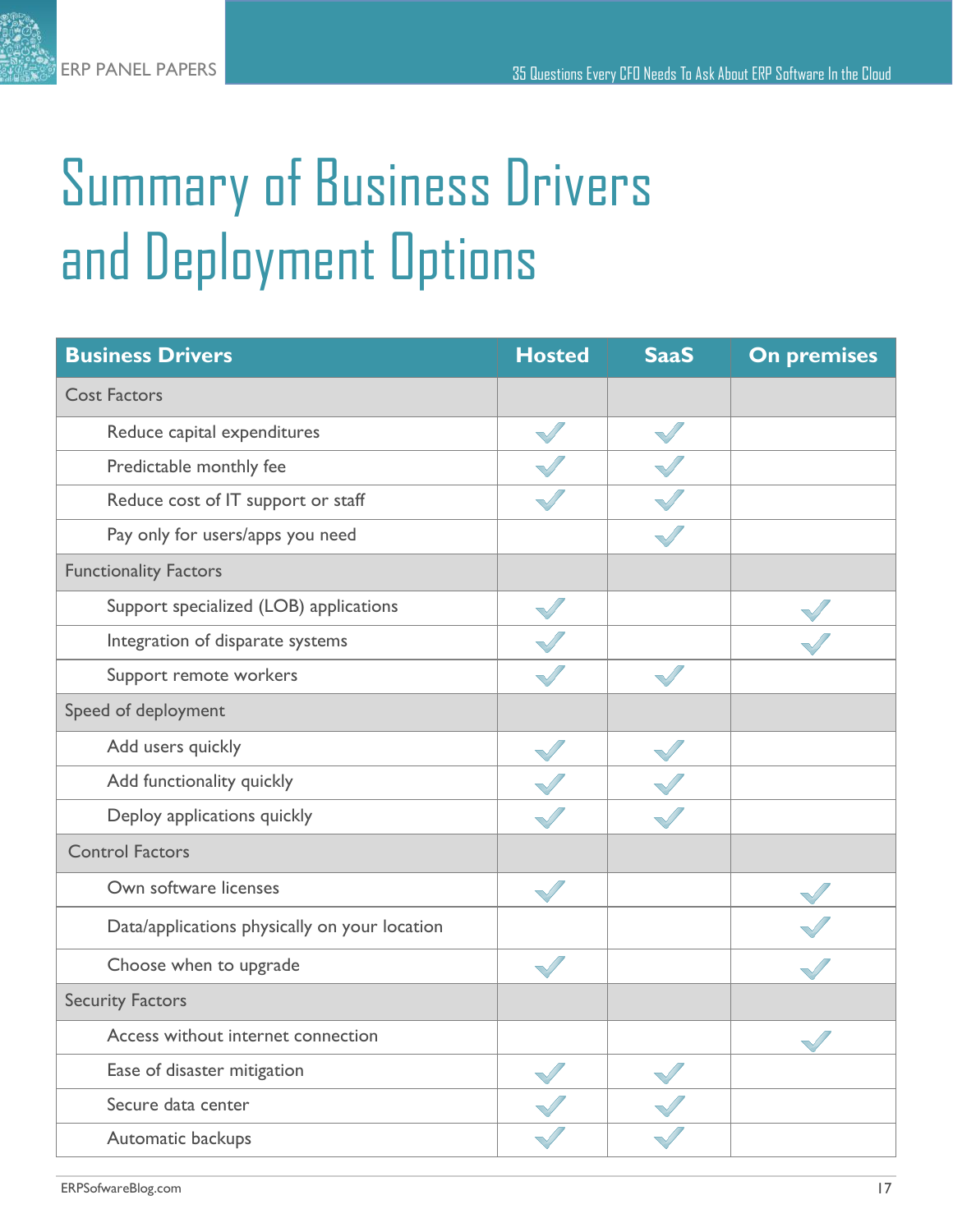### Microsoft Dynamics ERP in the Cloud

When it comes to fit, functionality and dependability for business productivity solutions, no other company delivers like Microsoft. Microsoft Dynamics ERP solutions, just like the other productivity solutions that you use to run your business gives you the option to choose how you want to work.

Microsoft Dynamics<sup>®</sup> ERP Solutions include:

- Microsoft Dynamics<sup>®</sup> GP
- Microsoft Dynamics<sup>®</sup> SL
- Microsoft Dynamics<sup>®</sup> NAV
- Microsoft Dynamics<sup>®</sup> AX

In addition to the traditional on premises deployment, Microsoft Dynamics ERP Solutions customers have the flexibility to choose either a hosted or SaaS/On Demand deployment by connecting with a certified Microsoft partner.

You can rely on a global network of Microsoft Dynamics partners with the industry and technical expertise to help you choose the ERP solution that's right for your business.

#### Benefits of Microsoft Dynamics ERP Solutions and the power of choice:

Your organization must choose the most appropriate deployment model based on your specific requirements and plans. Whatever your decision, Microsoft is committed to supporting ERP delivered the way you need it. Ultimately, Microsoft believes every company will want to distribute its processes using one or a combination of the following delivery models:

 A hosted ERP solution provides companies with a way to reduce costs and speed implementation. Microsoft works with partners to ensure that you benefit from the best technology has to offer with

#### "

Cloud means different things to different people. Separating licensing options such as upfront or monthly as well as deployment options are very important points to consider. And those decisions can be made independently. With most SaaS solutions, you don't have an option. With Microsoft you have a choice.

#### ,,

Kati Hvidtfeldt, Senior Director – ERP Cloud lead for US Dynamics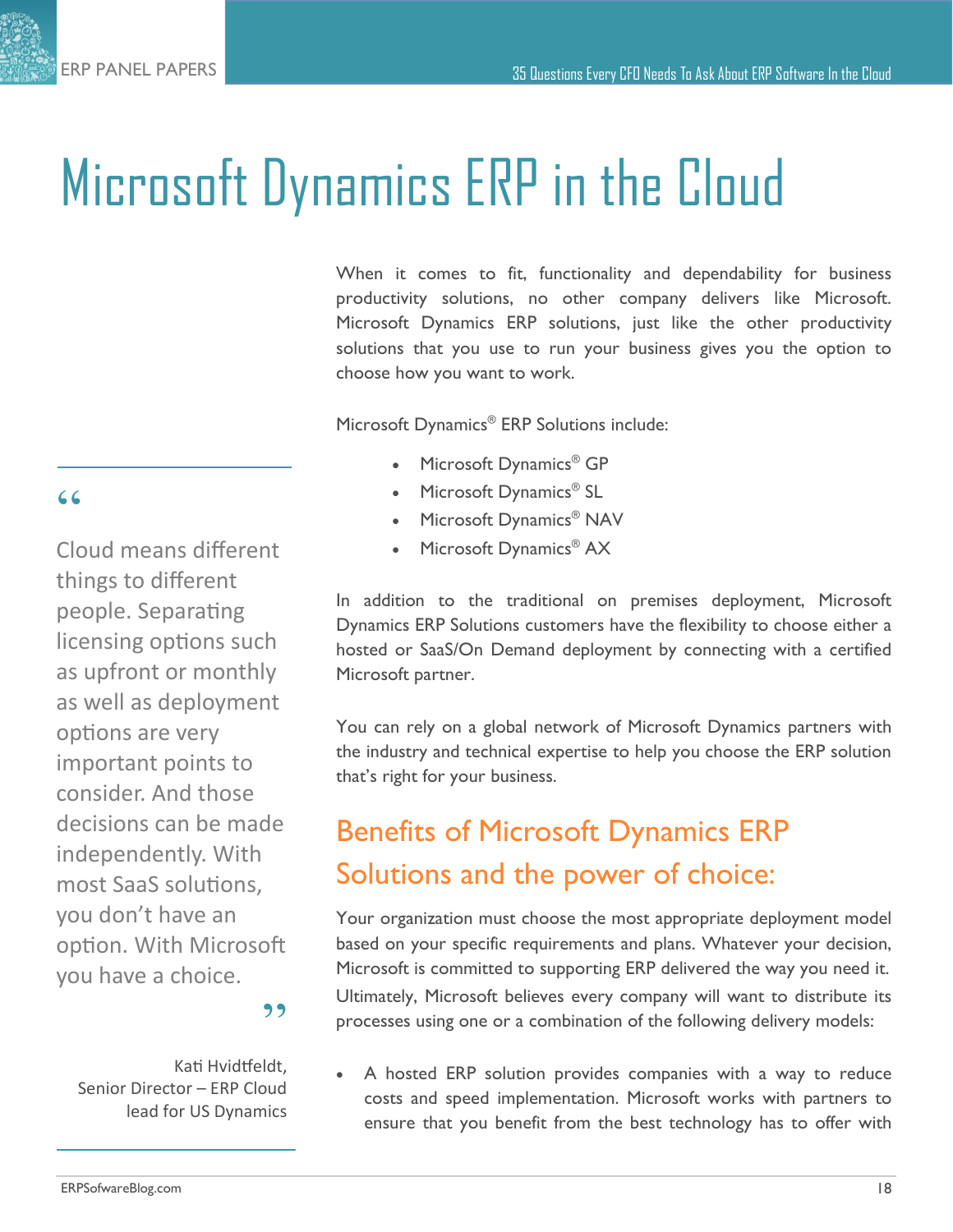the attention of a local company. These partners can recommend a hosted Microsoft Dynamics ERP Solution to meet your unique business needs and challenges.

- Traditional onsite solutions may continue to be the right business decision for your organization. Many companies host their Microsoft Dynamics ERP Solution at their own location, on their own servers. Often, companies choose onsite deployments when their IT organization has established domain expertise for that process or technology. They also choose this option when their business processes involve sensitive data or requirements or differentiate them from the competition.
- A hybrid approach allows Microsoft Dynamics customers to switch between hosted and onsite delivery to take advantage of both models, adjusting to the changing needs of departments and processes. In some cases it may be more appropriate for the solution to be housed onsite, while in other situations hosting provides a level of flexibility to support growth and expansion. Importantly today, the choice is not between one solution or the other, but often a combination of using both approaches to serve different needs of the organization.



The ERP Panel Papers are brought to you by: ERPSoftwareBlog.com A group of experts nationwide dedicated to assisting financial professionals in the ERP/Accounting software selection process. Visit [www.erpsoftwareblog.com](http://www.erpsoftwareblog.com) and [www.crmsoftwareblog.com](http://www.crmsoftwareblog.com) to browse articles and free resources.